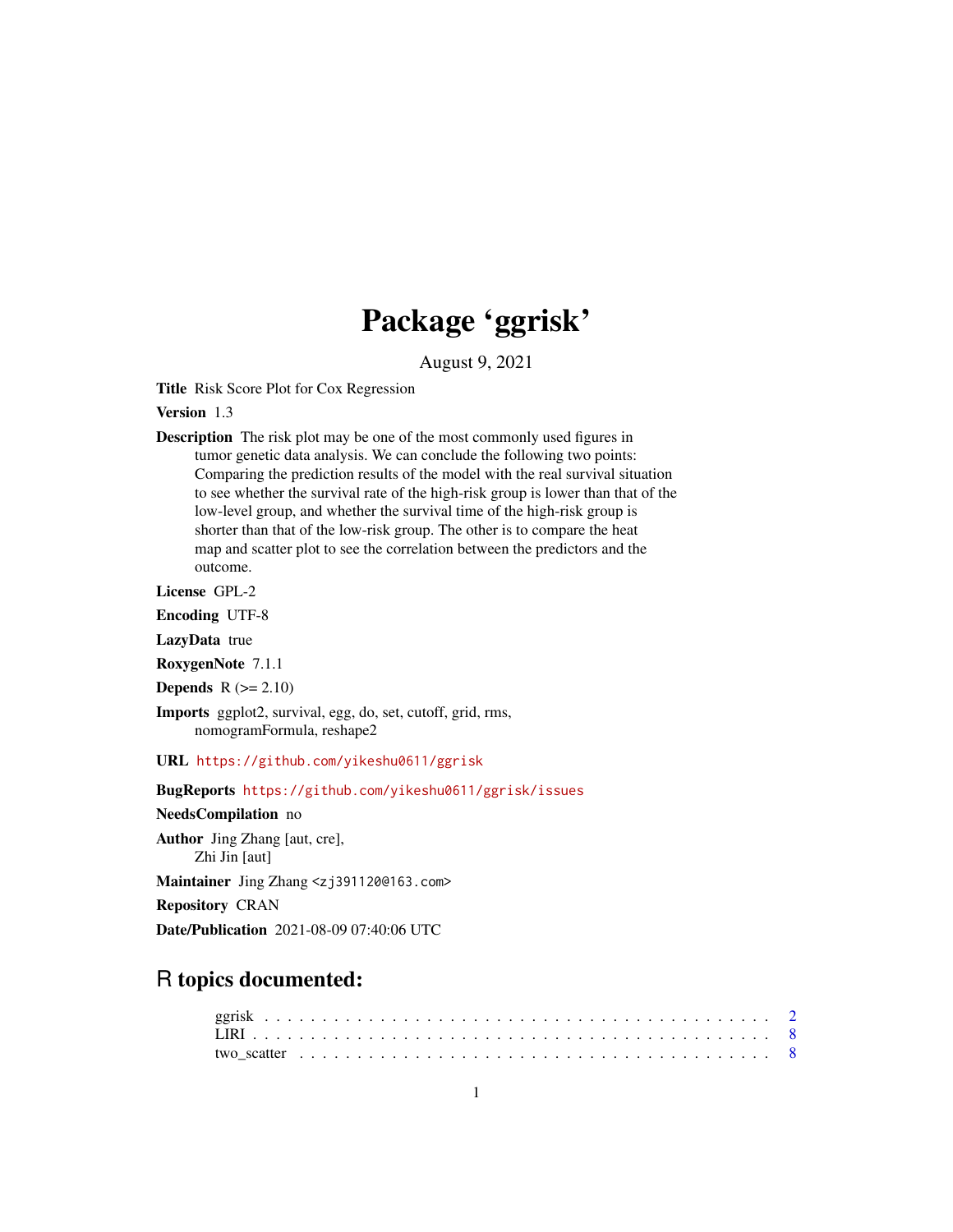#### <span id="page-1-0"></span>**Index** 2008 **[14](#page-13-0)**

#### Description

Risk Score Plot for Cox Regression

#### Usage

```
ggrisk(
  fit,
 heatmap.genes = NULL,
 new.data = NULL,code.0 = "Alive",code.1 = "Dead",code.highrisk = "High",
 code.lowrisk = "Low",
  cutoff.show = TRUE,
  cutoff.value = "median",
  cutoff.x = NULL,cutoff.y = NULL,
  cutoff.label = NULL,
  title.A.ylab = "Risk Score",
  title.B.ylab = "Survival Time",
  title.A.legend = "Risk Group",
  title.B.legend = "Status",
  title.C.legend = "Expression",
  size.ABC = 1.5,
  size.ylab.title = 14,
  size.Atext = 11,size.Btext = 11,
  size.Ctext = 11,
  size.yticks = 0.5,
  size.yline = 0.5,
  size.points = 2,
  size.dashline = 1,
  size.cutoff = 5,
  size.legendtitle = 13,
  size.legendtext = 12,
  color.A = c(low = "blue", high = "red"),color.B = c(code.B = "blue", code.1 = "red"),color.C = c(low = "blue", median = "white", high = "red"),vjust.A.ylab = 1,
  vjust.B.ylab = 2,family = "sans",
  expand.x = 3,
```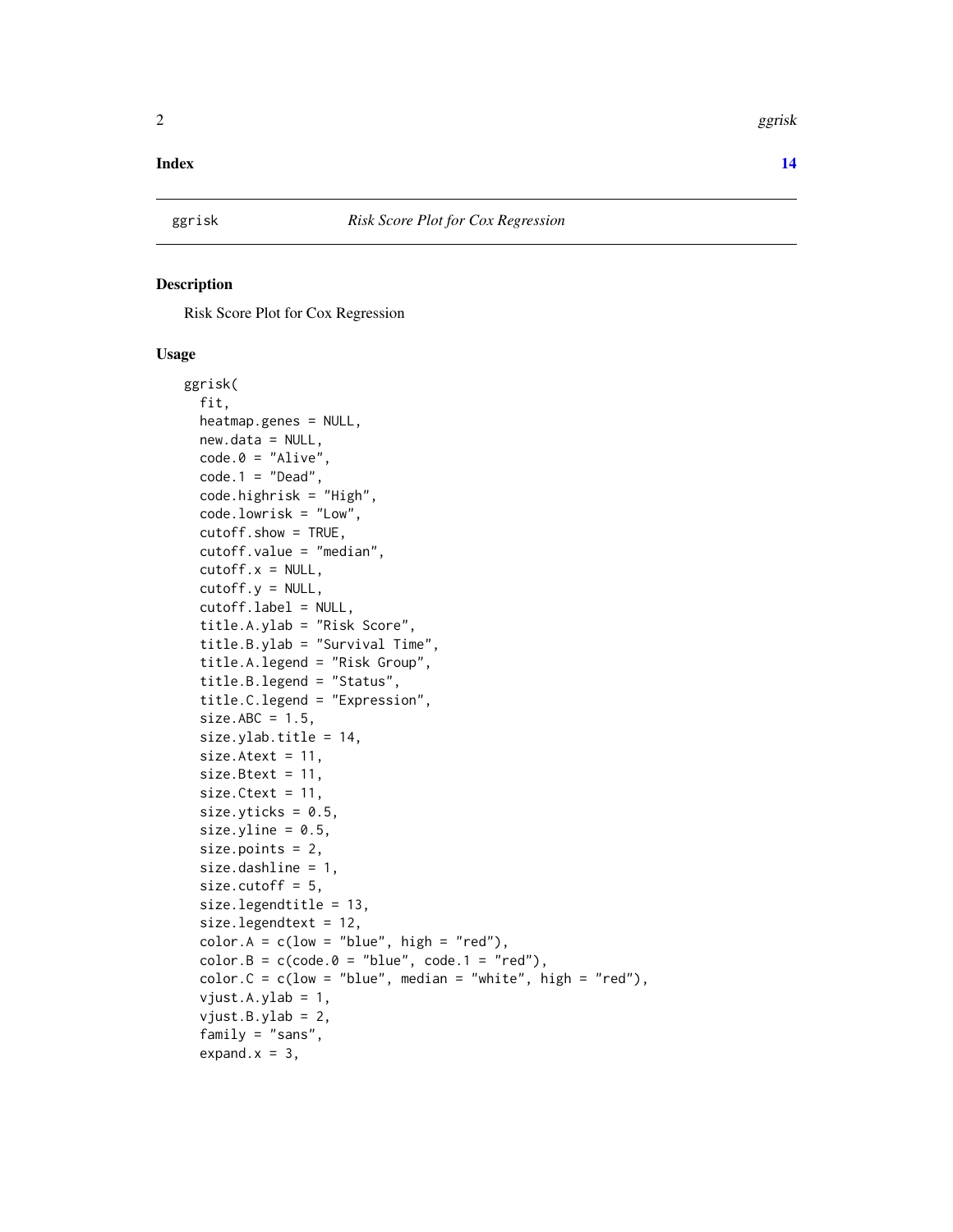```
relative\_heights = c(0.1, 0.1, 0.01, 0.15)\mathcal{L}
```
## Arguments

| fit              | cox regression results of coxph() from 'survival' package or cph() from 'rms'<br>package  |
|------------------|-------------------------------------------------------------------------------------------|
| heatmap.genes    | (optional) numeric variables. Name for genes                                              |
| new.data         | new data for validation                                                                   |
| code.0           | string. Code for event 0. Default is 'Alive'                                              |
| code.1           | string. Code for event 1. Default is 'Dead'                                               |
| code.highrisk    | string. Code for highrisk in risk score. Default is 'High'                                |
| code.lowrisk     | string. Code for lowrisk in risk score. Default is 'Low'                                  |
| cutoff.show      | logical, whether to show text for cutoff in figure A. Default is TRUE                     |
| cutoff.value     | string, which can be 'median', 'roc' or 'cutoff'. Even you can define it by your-<br>self |
| cutoff.x         | numeric (optional), ordination x for cutoff text                                          |
| cutoff.y         | numeric (optional), ordination y for cutoff text                                          |
| cutoff.label     | (should be) string. Define cutoff label by yourself                                       |
| title.A.ylab     | string, y-lab title for figure A. Default is 'Risk Score'                                 |
| title.B.ylab     | string, y-lab title for figure B. Default is 'Survival Time'                              |
| title.A.legend   | string, legend title for figure A. Default is 'Risk Group'                                |
| title.B.legend   | string, legend title for figure B. Default is 'Status'                                    |
| title.C.legend   | string, legend title for figure C. Default is 'Expression'                                |
| size.ABC         | numeric, size for ABC. Default is 1.5                                                     |
| size.ylab.title  |                                                                                           |
|                  | numeric, size for y-axis label title. Default is 14                                       |
| size.Atext       | numeric, size for y-axis text in figure A. Default is 11                                  |
| size.Btext       | numeric, size for y-axis text in figure B. Default is 11                                  |
| size.Ctext       | numeric, size for y-axis text in figure C. Default is 11                                  |
| size.yticks      | numeric, size for y-axis ticks. Default is 0.5                                            |
| size.yline       | numeric, size for y-axis line. Default is 0.5                                             |
| size.points      | numeric, size for scatter points. Default is 2                                            |
| size.dashline    | numeric, size for dashline. Default is 1                                                  |
| size.cutoff      | numeric, size for cutoff text. Default is 5                                               |
| size.legendtitle | numeric, size for legend title. Default is 13                                             |
| size.legendtext  |                                                                                           |
|                  | numeric, size for legend text. Default is 12                                              |
| color.A          | color for figure A. Default is $low = 'blue', high = 'red'$                               |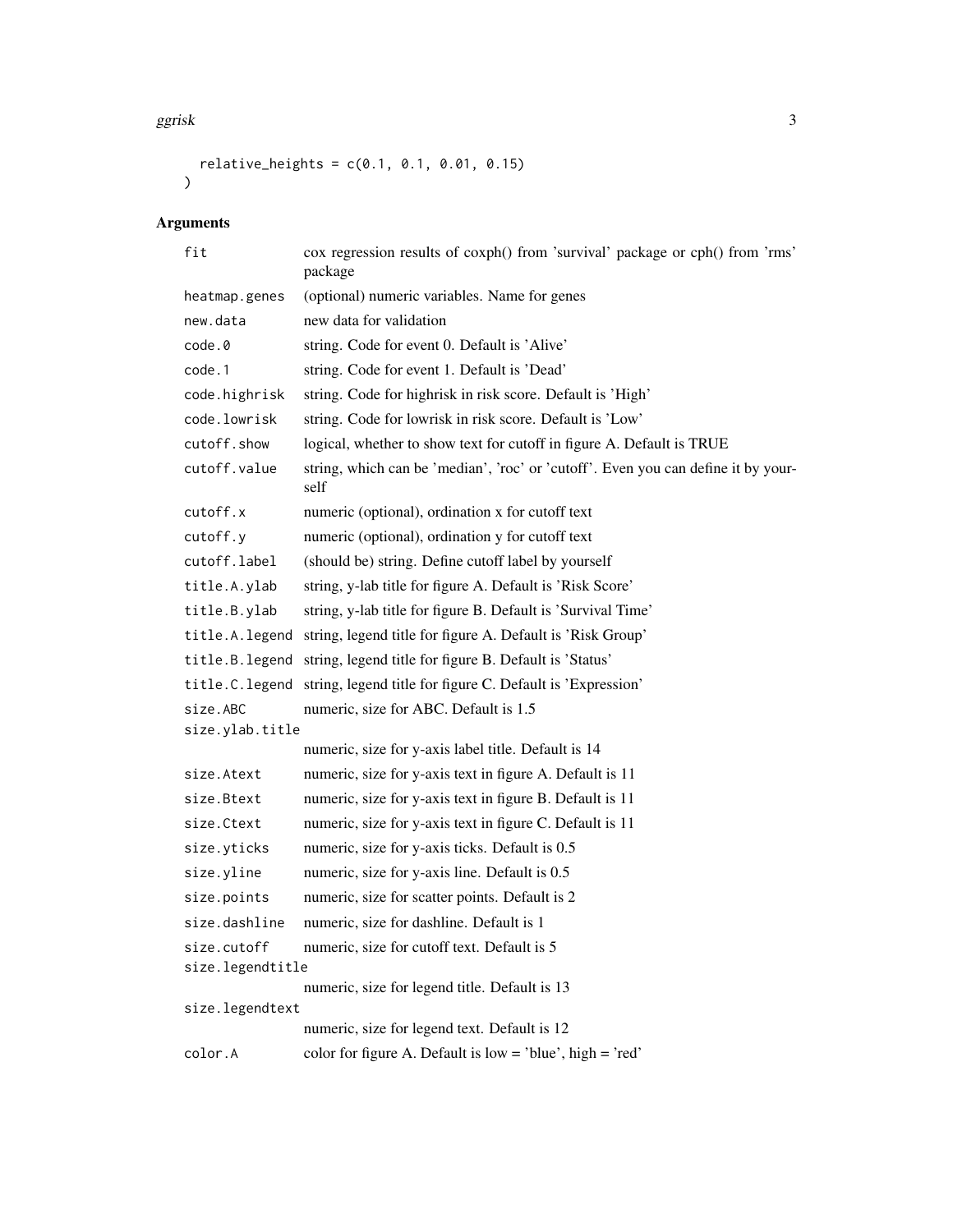| color.B          | color for figure B. Default is code. $0 =$ 'blue', code. $1 =$ 'red'             |
|------------------|----------------------------------------------------------------------------------|
| color.C          | color for figure C. Default is low = 'blue', median = 'white', high = 'red'      |
| vjust.A.ylab     | numeric, vertical just for y-label in figure A. Default is 1                     |
| viust.B.ylab     | numeric, vertical just for y-label in figure B. Default is 2                     |
| family           | family, default is sans                                                          |
| expand.x         | numeric, expand for x-axis                                                       |
| relative_heights |                                                                                  |
|                  | numeric, relative heights for figure A, B, colored side bar and heatmap. Default |
|                  | is $0.1$ $0.1$ $0.01$ and $0.15$                                                 |

#### Value

A risk score picture

#### Examples

```
library(rms)
library(ggrisk)
fit <- cph(Surv(time,status)~ANLN+CENPA+GPR182+BCO2,LIRI)
ggrisk(fit,
      cutoff.value='median',
      cutoff.x = 145,
      cutoff.y = -0.8)
#more detailed example
#plot
ggrisk(fit)
#heatmap.genes
ggrisk(fit,
      heatmap.genes=c('GPR182','CENPA','BCO2'))
#cutoff
ggrisk(fit,
       cutoff.value='median') #default
ggrisk(fit,
      cutoff.value='roc')
ggrisk(fit,
      cutoff.value='cutoff')
ggrisk(fit,
      cutoff.value=-1)
ggrisk(fit,
      cutoff.value='median',
       cutoff.x = 145,cutoff.y = -0.8)
ggrisk(fit,
      cutoff.value='median',
       cutoff.x = 145,
      cutoff.y = -0.8,
```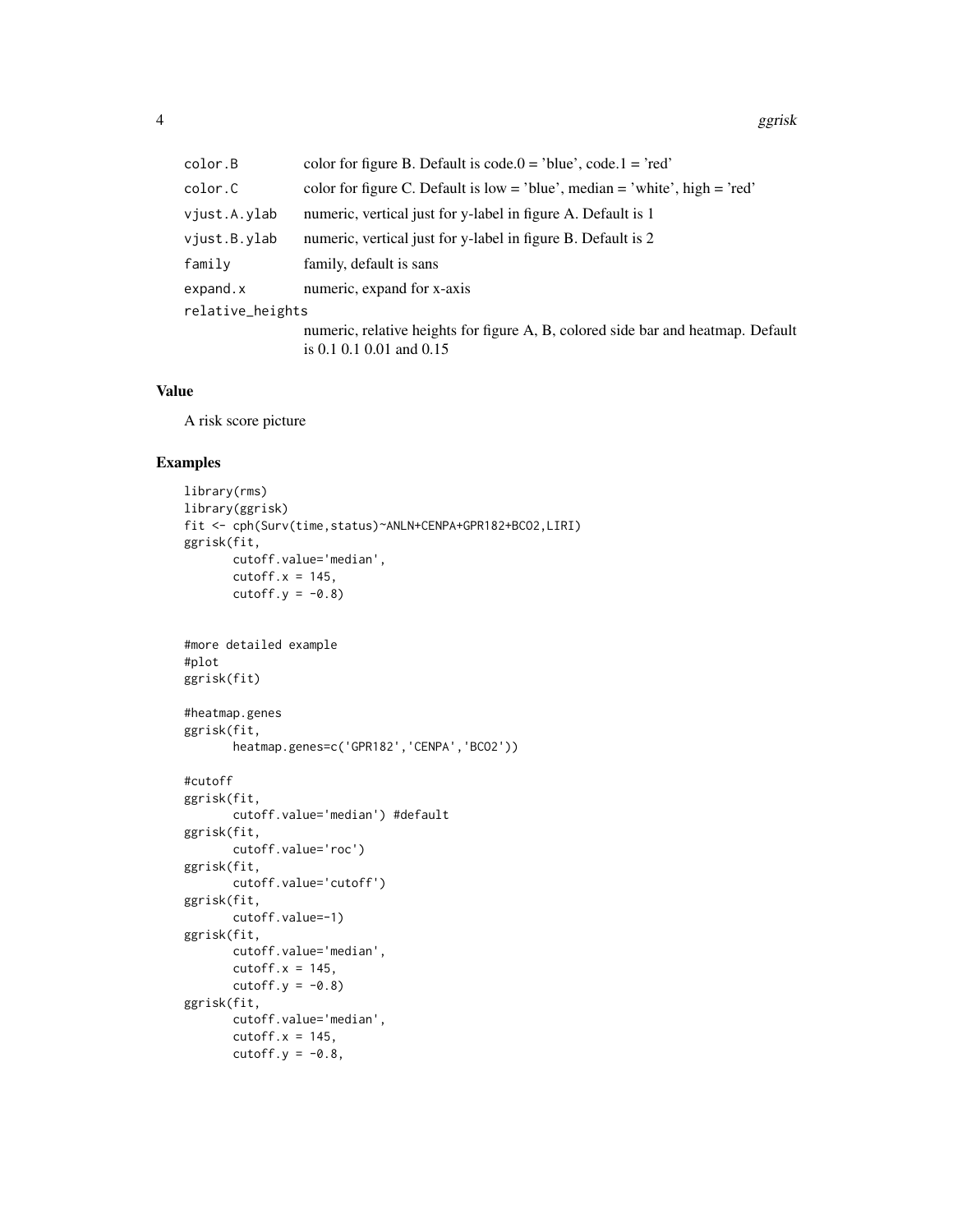```
cutoff.label='This is cutoff')
#code for 0 and 1
ggrisk(fit,
       cutoff.value='median',
       cutoff.x = 145,
       cutoff.y = -0.8,
       code.0 = 'Still Alive',
       code.1 = 'Already Dead')
#code for high and low risk group
ggrisk(fit,
       cutoff.value='median',
       cutoff.x = 145,cutoff.y = -0.8,
       code.0 = 'Still Alive',
       code.1 = 'Already Dead',
       code.highrisk = 'High Risk',
       code.lowrisk = 'Low Risk')
#title
ggrisk(fit,
      cutoff.value='median',
       cutoff.x = 145,cutoff.y = -0.8,
       code.0 = 'Still Alive',
       code.1 = 'Already Dead',
       code.highrisk = 'High Risk',
       code.lowrisk = 'Low Risk',
       title.A.ylab='Risk Score',
       title.B.ylab='Survival Time(year)',
       title.A.legend='Risk Group',
       title.B.legend='Status',
       title.C.legend='Expression')
#size
ggrisk(fit,
       cutoff.value='median',
       cutoff.x = 145,cutoff.y = -0.8,
       code.0 = 'Still Alive',
       code.1 = 'Already Dead',
       code.highrisk = 'High Risk',
       code.lowrisk = 'Low Risk',
       title.A.ylab='Risk Score',
       title.B.ylab='Survival Time(year)',
       title.A.legend='Risk Group',
       title.B.legend='Status',
       title.C.legend='Expression',
       size.ABC=1.5,
       size.ylab.title=14,
       size.Atext=11,
       size.Btext=11,
       size.Ctext=11,
       size.yticks=0.5,
```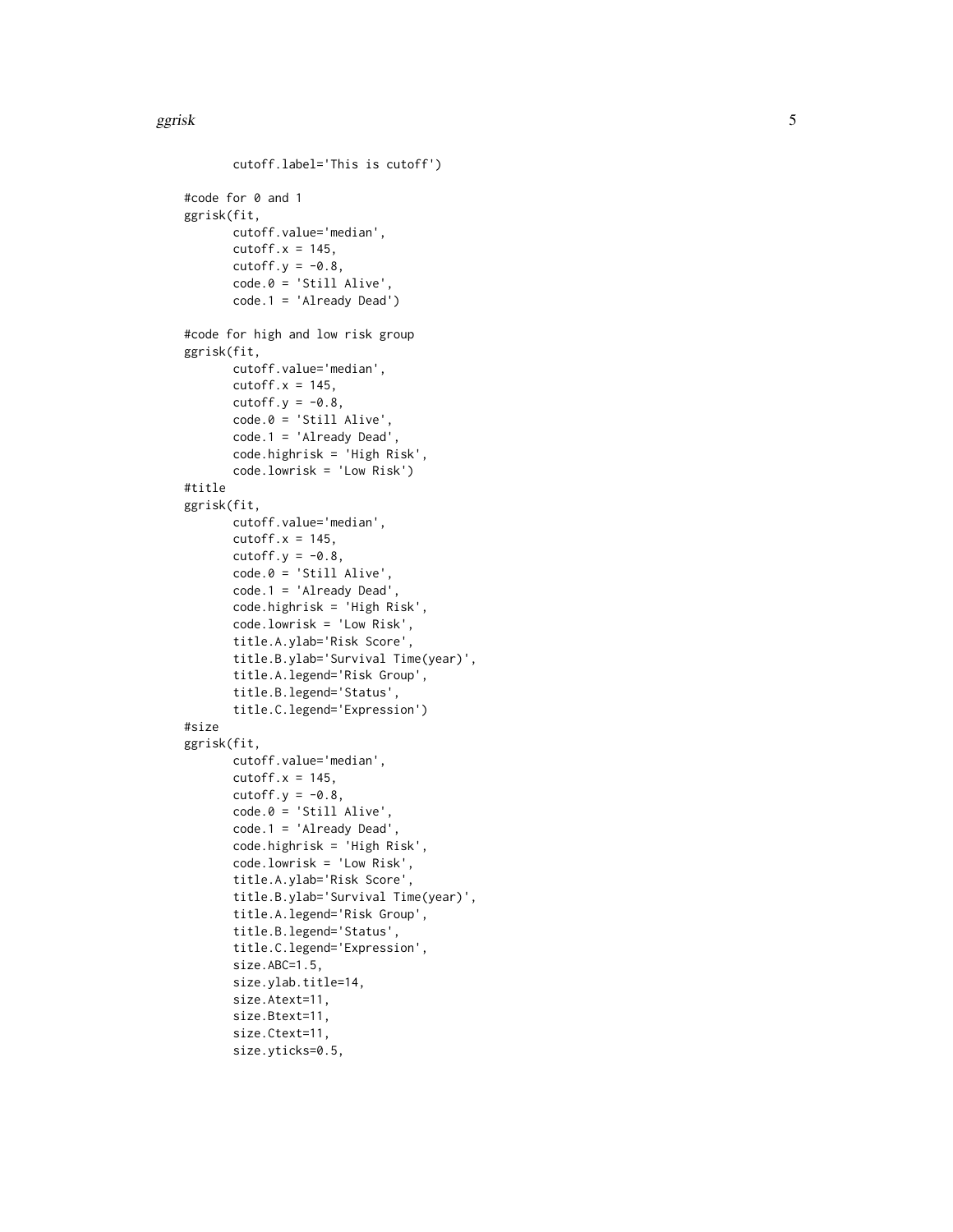6 ggrisk op de eerste koning van de gemeente van de gemeente van de gemeente van de gemeente van de gemeente v

```
size.yline=0.5,
       size.points=2,
       size.dashline=1,
       size.cutoff=5,
       size.legendtitle=13,
       size.legendtext=12)
#color
ggrisk(fit,
       cutoff.value='median',
       cutoff.x = 145,cutoff.y = -0.8,
       code.0 = 'Still Alive',
       code.1 = 'Already Dead',
       code.highrisk = 'High Risk',
       code.lowrisk = 'Low Risk',
       title.A.ylab='Risk Score',
       title.B.ylab='Survival Time(year)',
       title.A.legend='Risk Group',
       title.B.legend='Status',
       title.C.legend='Expression',
       size.ABC=1.5,
       size.ylab.title=14,
       size.Atext=11,
       size.Btext=11,
       size.Ctext=11,
       size.yticks=0.5,
       size.yline=0.5,
       size.points=2,
       size.dashline=1,
       size.cutoff=5,
       size.legendtitle=13,
       size.legendtext=12,
       color.A=c(low='blue',high='red'),
       color.B=c(code.0='blue',code.1='red'),
       color.C=c(low='blue',median='white',high='red'))
#vjust
ggrisk(fit,
       cutoff.value='median',
       cutoff.x = 145,cutoff.y = -0.8,
       code.0 = 'Still Alive',
       code.1 = 'Already Dead',
       code.highrisk = 'High Risk',
       code.lowrisk = 'Low Risk',
       title.A.ylab='Risk Score',
       title.B.ylab='Survival Time(year)',
       title.A.legend='Risk Group',
       title.B.legend='Status',
       title.C.legend='Expression',
       size.ABC=1.5,
       size.ylab.title=14,
       size.Atext=11,
```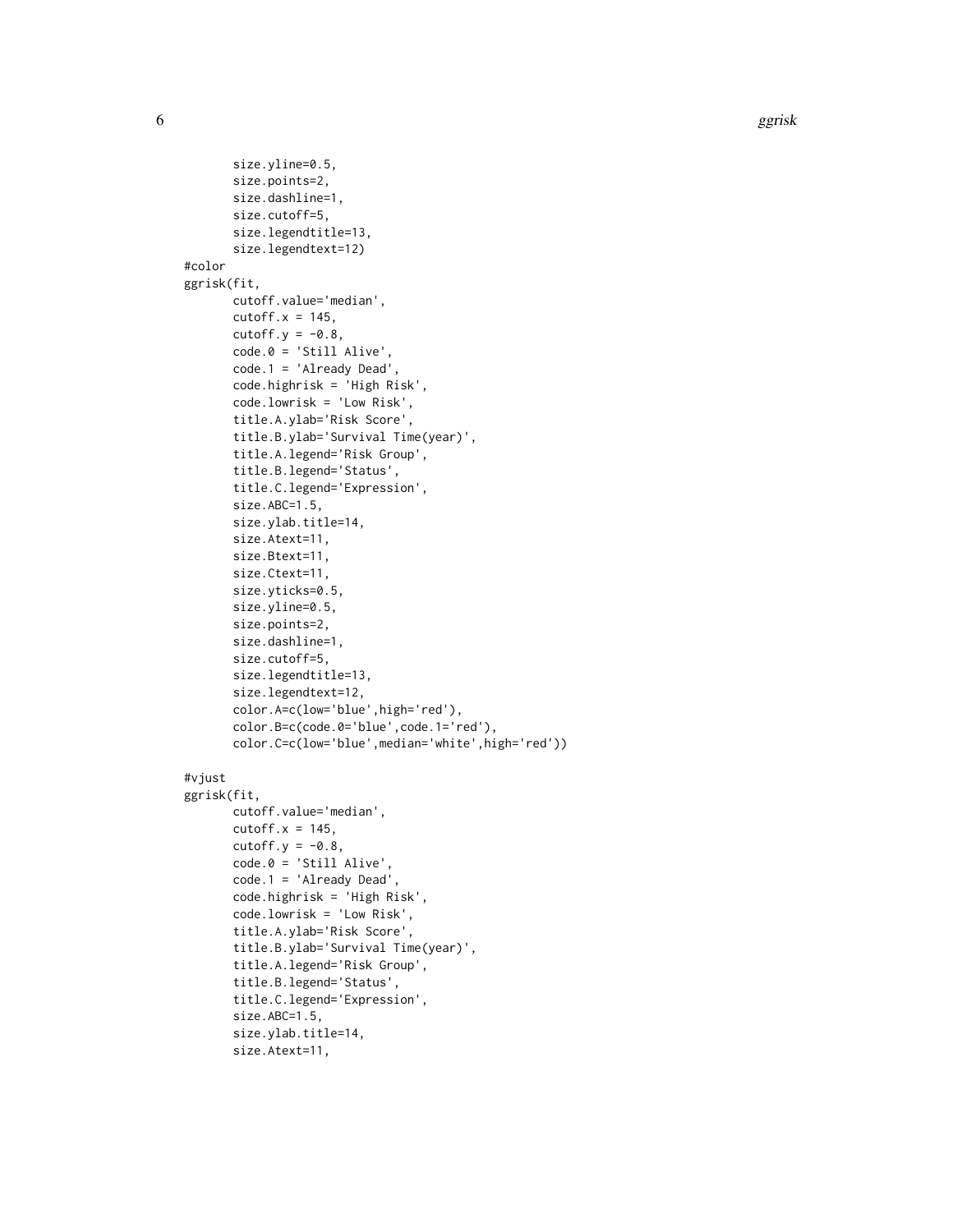```
size.Btext=11,
       size.Ctext=11,
       size.yticks=0.5,
       size.yline=0.5,
       size.points=2,
       size.dashline=1,
       size.cutoff=5,
       size.legendtitle=13,
       size.legendtext=12,
       color.A=c(low='blue',high='red'),
       color.B=c(code.0='blue',code.1='red'),
       color.C=c(low='blue',median='white',high='red'),
       vjust.A.ylab=1,
       vjust.B.ylab=2)
#family, expand, relative height
ggrisk(fit,
       cutoff.value='median',
       cutoff.x = 145,cutoff.y = -0.8,
       code.0 = 'Still Alive',
       code.1 = 'Already Dead',
       code.highrisk = 'High Risk',
       code.lowrisk = 'Low Risk',
       title.A.ylab='Risk Score',
       title.B.ylab='Survival Time(year)',
       title.A.legend='Risk Group',
       title.B.legend='Status',
       title.C.legend='Expression',
       size.ABC=1.5,
       size.ylab.title=14,
       size.Atext=11,
       size.Btext=11,
       size.Ctext=11,
       size.yticks=0.5,
       size.yline=0.5,
       size.points=2,
       size.dashline=1,
       size.cutoff=5,
       size.legendtitle=13,
       size.legendtext=12,
       color.A=c(low='blue',high='red'),
       color.B=c(code.0='blue',code.1='red'),
       color.C=c(low='blue',median='white',high='red'),
       vjust.A.ylab=1,
       vjust.B.ylab=2,
       family='sans',
       expand.x=3,
       relative_heights=c(0.1,0.1,0.01,0.15))
```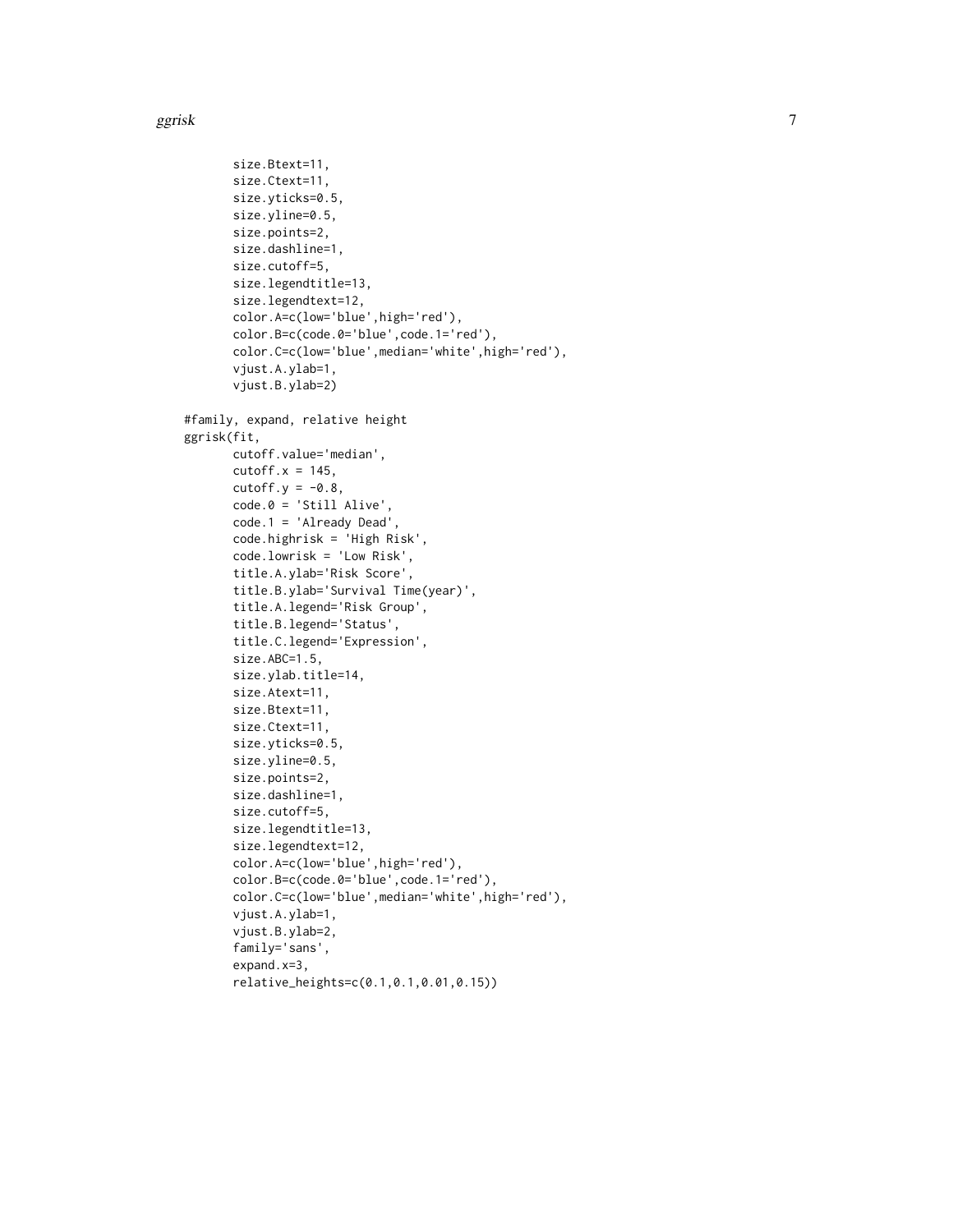#### <span id="page-7-0"></span>Description

This data is a liver cancer data from Japan Data released in ICGC database [\(Link\)](https://dcc.icgc.org/releases/release_24/Projects/LIRI-JP). It cantains time, event and four genes.

#### Usage

data(LIRI)

#### Format

An object of class data. frame with 232 rows and 6 columns.

#### Examples

data(LIRI)

two\_scatter *Two Scatter Plot Plot for Cox Regression*

#### Description

Two Scatter Plot Plot for Cox Regression

#### Usage

```
two_scatter(
  fit,
 new.data = NULL,code.0 = "Alive",code.1 = "Dead",code.highrisk = "High",
 code.lowrisk = "Low",
  cutoff.show = TRUE,
 cutoff.value = "median",
  cutoff.x,
  cutoff.y,
  cutoff.label,
  title.A.ylab = "Risk Score",
  title.B.ylab = "Survival Time",
  title.xlab = "Rank",
  title.A.legend = "Risk Group",
  title.B.legend = "Status",
```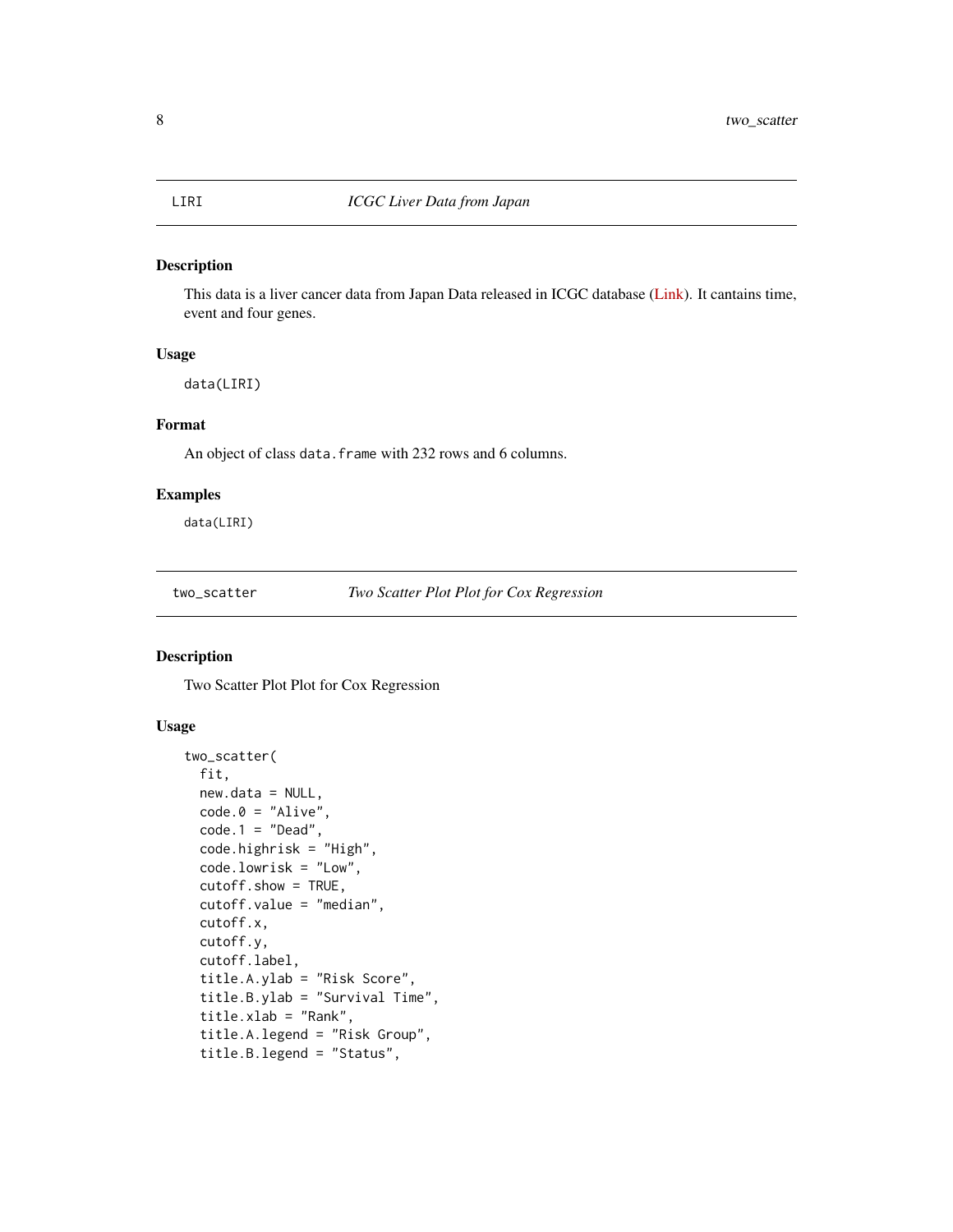two\_scatter 9

```
size.AB = 1.5,
size.ylab.title = 14,
size.xlab.title = 14,
size.Atext = 11,
size. Btext = 11,
size.xtext = 11,
size.xyticks = 0.5,
size.xyline = 0.5,
size.points = 2,
size.dashline = 1,
size.cutoff = 5,
size.legendtitle = 13,
size.legendtext = 12,
color.A = c(low = "blue", high = "red"),color.B = c(code.0 = "blue", code.1 = "red"),
vjust.A.ylab = 1,
vjust.B.ylab = 2,
family = "sans",
expand.x = 3
```
# $\mathcal{L}$

#### Arguments

| fit             | cox regression results of coxph() from 'survival' package or cph() from 'rms'<br>package  |
|-----------------|-------------------------------------------------------------------------------------------|
| new.data        | new data for validation                                                                   |
| code.0          | string. Code for event 0. Default is 'Alive'                                              |
| code.1          | string. Code for event 1. Default is 'Dead'                                               |
| code.highrisk   | string. Code for highrisk in risk score. Default is 'High'                                |
| code.lowrisk    | string. Code for lowrisk in risk score. Default is 'Low'                                  |
| cutoff.show     | logical, whether to show text for cutoff in figure A. Default is TRUE                     |
| cutoff.value    | string, which can be 'median', 'roc' or 'cutoff'. Even you can define it by your-<br>self |
| cutoff.x        | numeric (optional), ordination x for cutoff text                                          |
| cutoff.y        | numeric (optional), ordination y for cutoff text                                          |
| cutoff.label    | (should be) string. Define cutoff label by yourself                                       |
| title.A.ylab    | string, y-lab title for figure A. Default is 'Riskscore'                                  |
| title.B.ylab    | string, y-lab title for figure B. Default is 'Survival Time'                              |
| title.xlab      | string, x-lab title for figure B. Default is 'Rank'                                       |
| title.A.legend  | string, legend title for figure A. Default is 'Risk Group'                                |
|                 | title.B. legend string, legend title for figure B. Default is 'Status'                    |
| size.AB         | numeric, size for ABC. Default is 1.5                                                     |
| size.ylab.title |                                                                                           |
|                 | numeric size for y evis lebel title. Defeult is 14                                        |

numeric, size for y-axis label title. Default is 14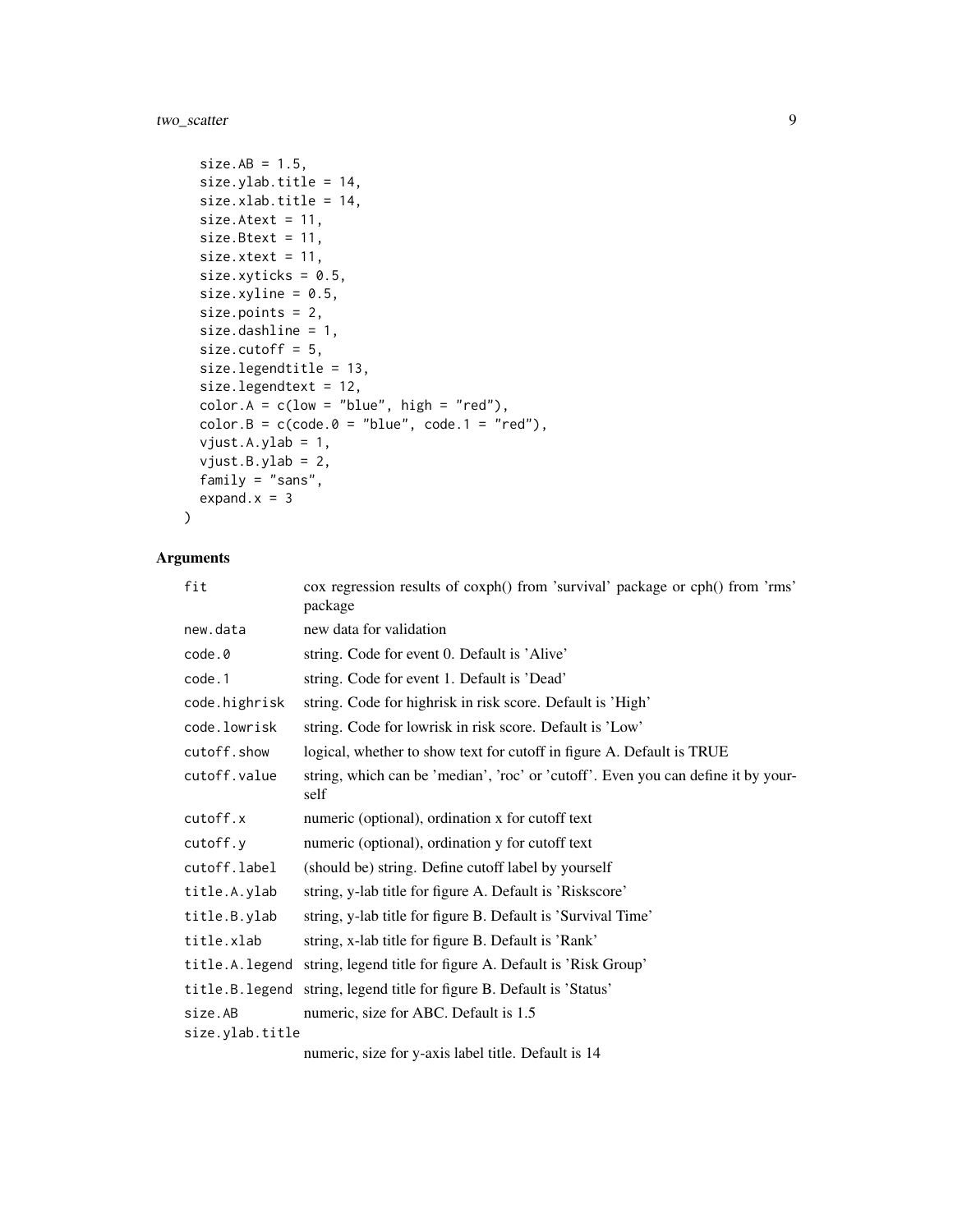```
size.xlab.title
```

|                  | numeric, size for x-axis lab title. Default is 11                |
|------------------|------------------------------------------------------------------|
| size.Atext       | numeric, size for y-axis text in figure A. Default is 11         |
| size.Btext       | numeric, size for y-axis text in figure B. Default is 11         |
| size.xtext       | numeric, size for x-axis text. Default is 11                     |
| size.xyticks     | numeric, size for y-axis ticks. Default is 0.5                   |
| size.xyline      | numeric, size for y-axis line. Default is 0.5                    |
| size.points      | numeric, size for scatter points. Default is 2                   |
| size.dashline    | numeric, size for dashline. Default is 1                         |
| size.cutoff      | numeric, size for cutoff text. Default is 5                      |
| size.legendtitle |                                                                  |
|                  | numeric, size for legend title. Default is 13                    |
| size.legendtext  |                                                                  |
|                  | numeric, size for legend text. Default is 12                     |
| color.A          | color for figure A. Default is $low = 'blue', high = 'red'$      |
| color.B          | color for figure B. Default is $code.0 = 'blue', code.1 = 'red'$ |
| vjust.A.ylab     | numeric, vertical just for y-label in figure A. Default is 1     |
| vjust.B.ylab     | numeric, vertical just for y-label in figure B. Default is 2     |
| family           | family, default is sans                                          |
| expand.x         | numeric, expand for x-axis                                       |

#### Value

A riskscore picture

### Examples

```
library(rms)
fit <- cph(Surv(time,status)~ANLN+CENPA+GPR182+BCO2,LIRI)
two_scatter(fit,
           cutoff.value = 'median',
            cutoff.x = 142,cutoff.y = -0.5)
#more detailed example
library(ggrisk)
#plot
two_scatter(fit)
#regulate cutoff
##hidden cutoff
two_scatter(fit,
           cutoff.show = FALSE)
two_scatter(fit,
           cutoff.value = 'median')
two_scatter(fit,
           cutoff.value = 'roc')
```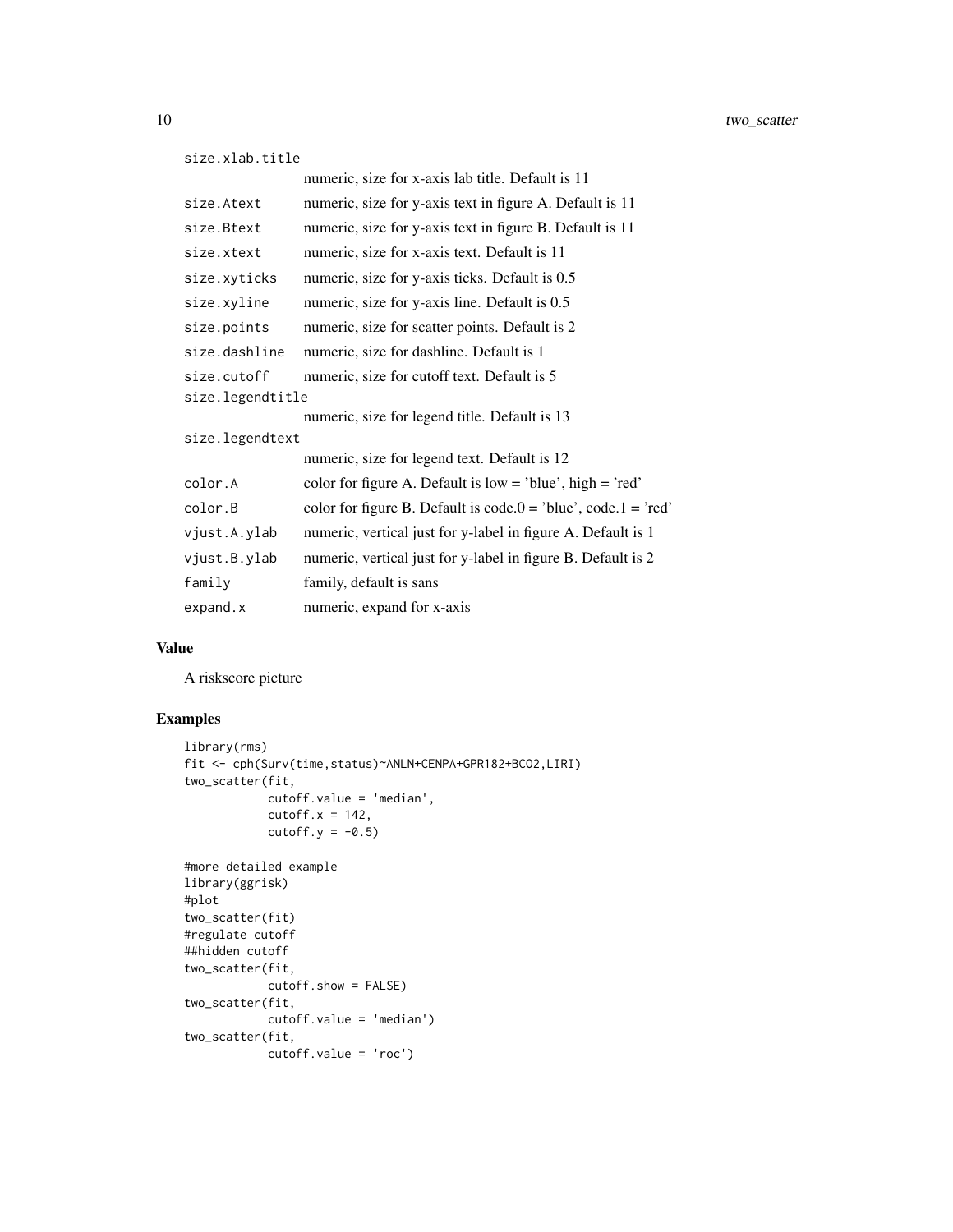#### two\_scatter 11

```
two_scatter(fit,
           cutoff.value = 'cutoff')
two_scatter(fit,
            cutoff.value = -1)two_scatter(fit,
            cutoff.value = 'median',
            cutoff.x = 142,
            cutoff.y = -0.5)
#code for 0 and 1
two_scatter(fit,
            cutoff.value = 'median',
            cutoff.x = 142,
            cutoff.y = -0.5,
            code.0 = 'Still'Alive',code.1 = 'Dead')#code for high and low risk group
two_scatter(fit,
            cutoff.value = 'median',
            cutoff.x = 142,cutoff.y = -0.5,
            code.0 = 'Still Alive',
            code.1 = 'Dead',code.highrisk = 'High Group',
            code.lowrisk = 'Low Group')
#title for legend, x and y lab
two_scatter(fit,
            cutoff.value = 'median',
            cutoff.x = 142,cutoff.y = -0.5,
            code.0 = 'Still Alive',
            code.1 = 'Dead',
            code.highrisk = 'High Group',
            code.lowrisk = 'Low Group',
            title.A.legend = 'Riskscore',
            title.B.legend = 'Event Status',
            title.A.ylab = 'Riskscore',
            title.B.ylab = 'Survival Time(year)',
            title.xlab = 'This is rank')
#vertical just for y-axis lab
two_scatter(fit,
            cutoff.value = 'median',
            cutoff.x = 142,cutoff.y = -0.5,
            code.0 = 'Still Alive',
            code.1 = 'Dead',code.highrisk = 'High Group',
            code.lowrisk = 'Low Group',
            title.A.legend = 'Riskscore',
            title.B.legend = 'Event Status',
            title.A.ylab = 'Riskscore',
            title.B.ylab = 'Survival Time(year)',
            title.xlab = 'This is rank',
            vjust.A.ylab = 1,
```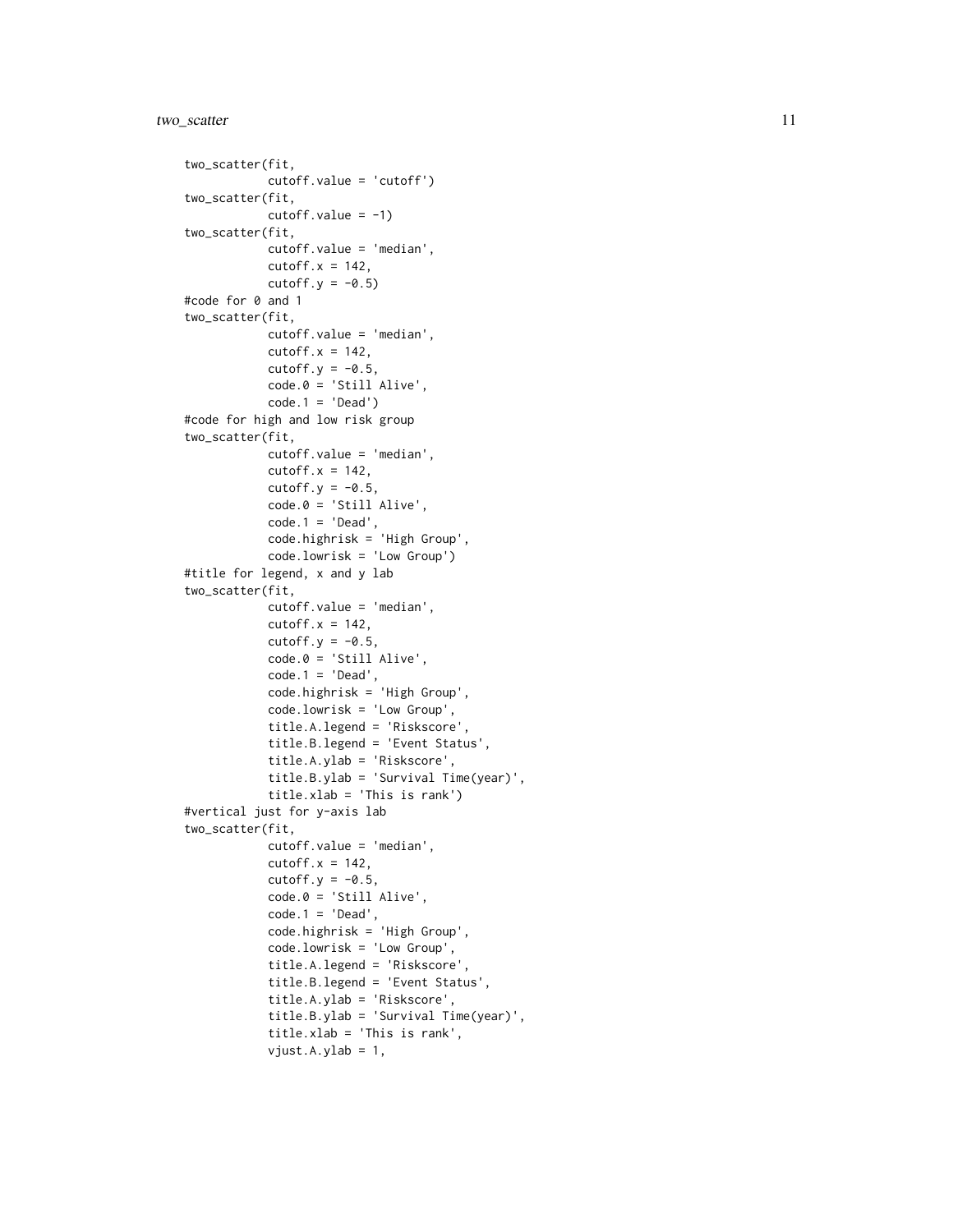```
vjust.B.ylab = 3)
#size
two_scatter(fit,
            cutoff.value = 'median',
            cutoff.x = 142,cutoff.y = -0.5,
            code.0 = 'Still Alive',
            code.1 = 'Dead',code.highrisk = 'High Group',
            code.lowrisk = 'Low Group',
            title.A.legend = 'Riskscore',
            title.B.legend = 'Event Status',
            title.A.ylab = 'Riskscore',
            title.B.ylab = 'Survival Time(year)',
            title.xlab = 'This is rank',
            vjust.A.ylab = 1,
            vjust.B.ylab = 3,
            size.AB = 2,size.ylab.title = 14,
            size.xlab.title = 14,
            size.Atext = 12,
            size.Btext = 12,
            size.xtext = 12,
            size.xyticks = 0.5,
            size.xyline = 0.5,
            size.dashline = 1.5,
            size.points = 1,
            size.cutoff = 5,
            size.legendtitle = 14,
            size.legendtext = 13)
#color
two_scatter(fit,
            cutoff.value = 'median',
            cutoff.x = 142,cutoff.y = -0.5,
            code.0 = 'Still Alive',
            code.1 = 'Dead',code.highrisk = 'High Group',
            code.lowrisk = 'Low Group',
            title.A.legend = 'Riskscore',
            title.B.legend = 'Event Status',
            title.A.ylab = 'Riskscore',
            title.B.ylab = 'Survival Time(year)',
            title.xlab = 'This is rank',
            vjust.A.ylab = 1,
            vjust.B.ylab = 3,
            size.AB = 2,
            size.ylab.title = 14,
            size.xlab.title = 14,
            size.Atext = 12,
            size.Btext = 12,
            size.xtext = 12,
            size.xyticks = 0.5,
```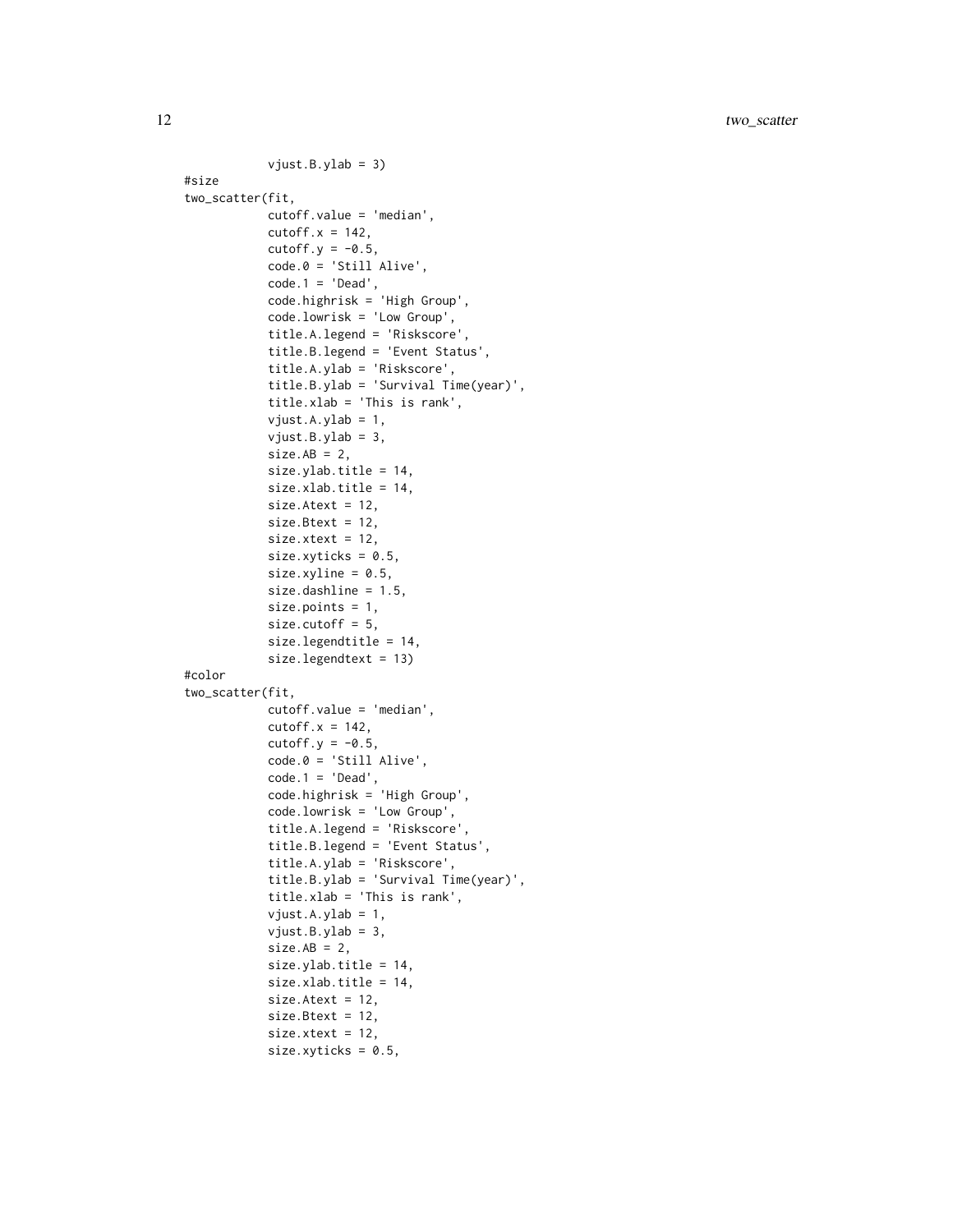```
size.xyline = 0.5,
            size.dashline = 1.5,
            size.points = 1,
            size.cutoff = 5,
            size.legendtitle = 14,
            size.legendtext = 13,
            color.A = c(low='green',high='red'),color.B = c(code.B = 'green', code.l = 'red'))#famli and expand
two_scatter(fit,
            cutoff.value = 'median',
            cutoff.x = 142,
            cutoff.y = -0.5,
            code.0 = 'Still'Alive',code.1 = 'Dead',code.highrisk = 'High Group',
            code.lowrisk = 'Low Group',
            title.A.legend = 'Riskscore',
            title.B.legend = 'Event Status',
            title.A.ylab = 'Riskscore',
            title.B.ylab = 'Survival Time(year)',
            title.xlab = 'This is rank',
            vjust.A.ylab = 1,
            vjust.B.ylab = 3,
            size.AB = 2,
            size.ylab.title = 14,
            size.xlab.title = 14,
            size.Atext = 12,
            size.Btext = 12,
            size.xtext = 12,
            size.xyticks = 0.5,
            size.xyline = 0.5,
            size.dashline = 1.5,
            size.points = 1,
            size.cutoff = 5,
            size.legendtitle = 14,
            size.legendtext = 13,
            color.A = c(low='green',high='red'),
            color.B = c(code.B='green',code.l='red'),family = 'sans', # sans for Arail, serif for Times New Roman
            expand.x=10)
```